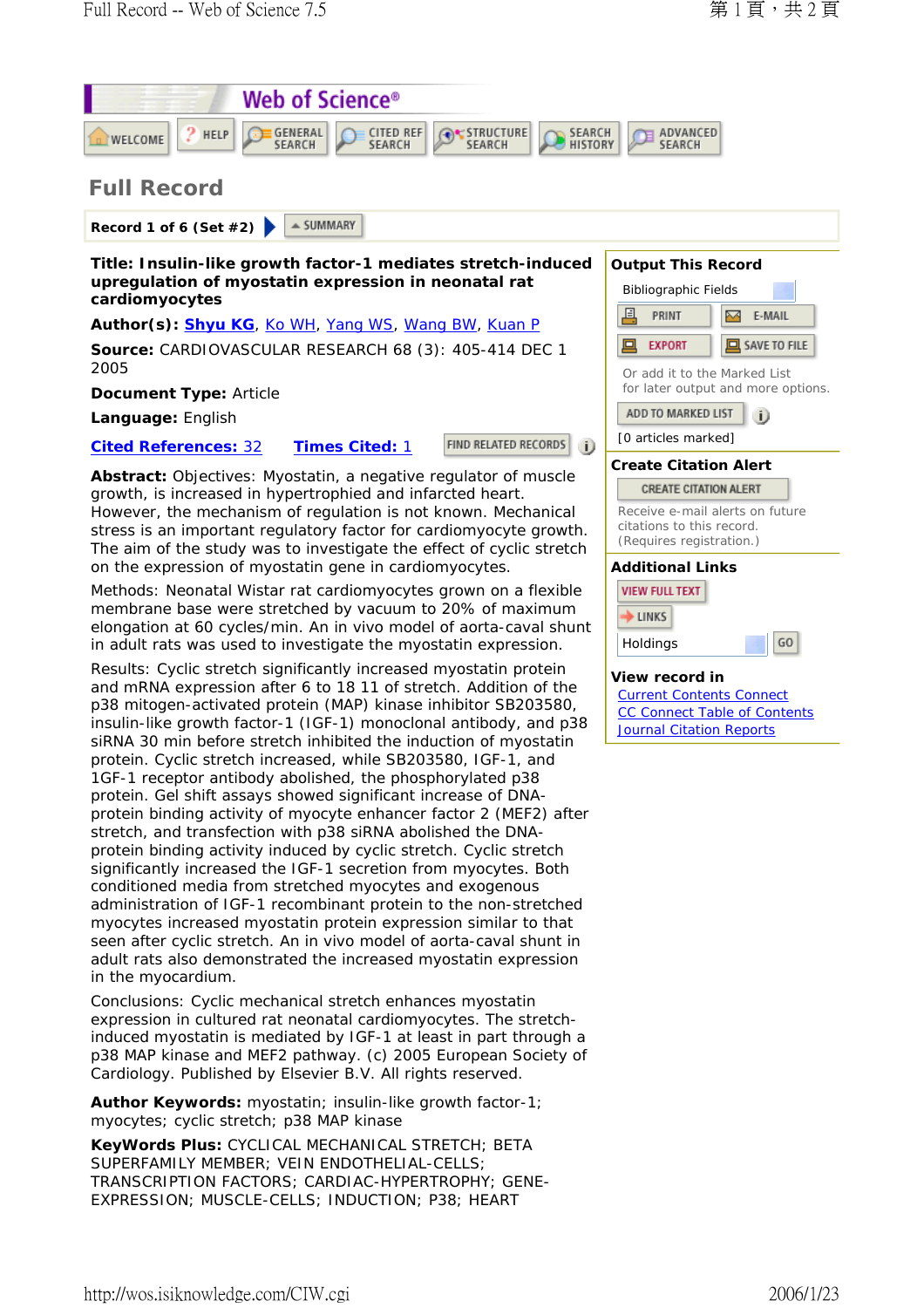**Addresses:** Shyu KG (reprint author), Shin Kong Wu Ho Su Mem Hosp, Dept Educ & Res, 95 Wen Chang Rd, Taipei, 111 Taiwan Shin Kong Wu Ho Su Mem Hosp, Dept Educ & Res, Taipei, 111 Taiwan

**Taipei Med Univ**, Coll Med, Grad Inst Med Sci, Taipei, Taiwan Fu Jen Catholic Univ, Sch Med, Taipei, Taiwan Shin Kong Wu Ho Su Mem Hosp, Dept Internal Med, Taipei, 111

Taiwan Natl Taiwan Univ, Grad Inst Clin Med, Taipei, 10764 Taiwan

**E-mail Addresses:** shyukg@ms12.hinet.net

**Publisher:** ELSEVIER SCIENCE BV, PO BOX 211, 1000 AE AMSTERDAM, NETHERLANDS

**Subject Category:** CARDIAC & CARDIOVASCULAR SYSTEMS

**IDS Number:** 986SG

**ISSN:** 0008-6363

 $\triangle$  SUMMARY **Record 1 of 6 (Set #2)**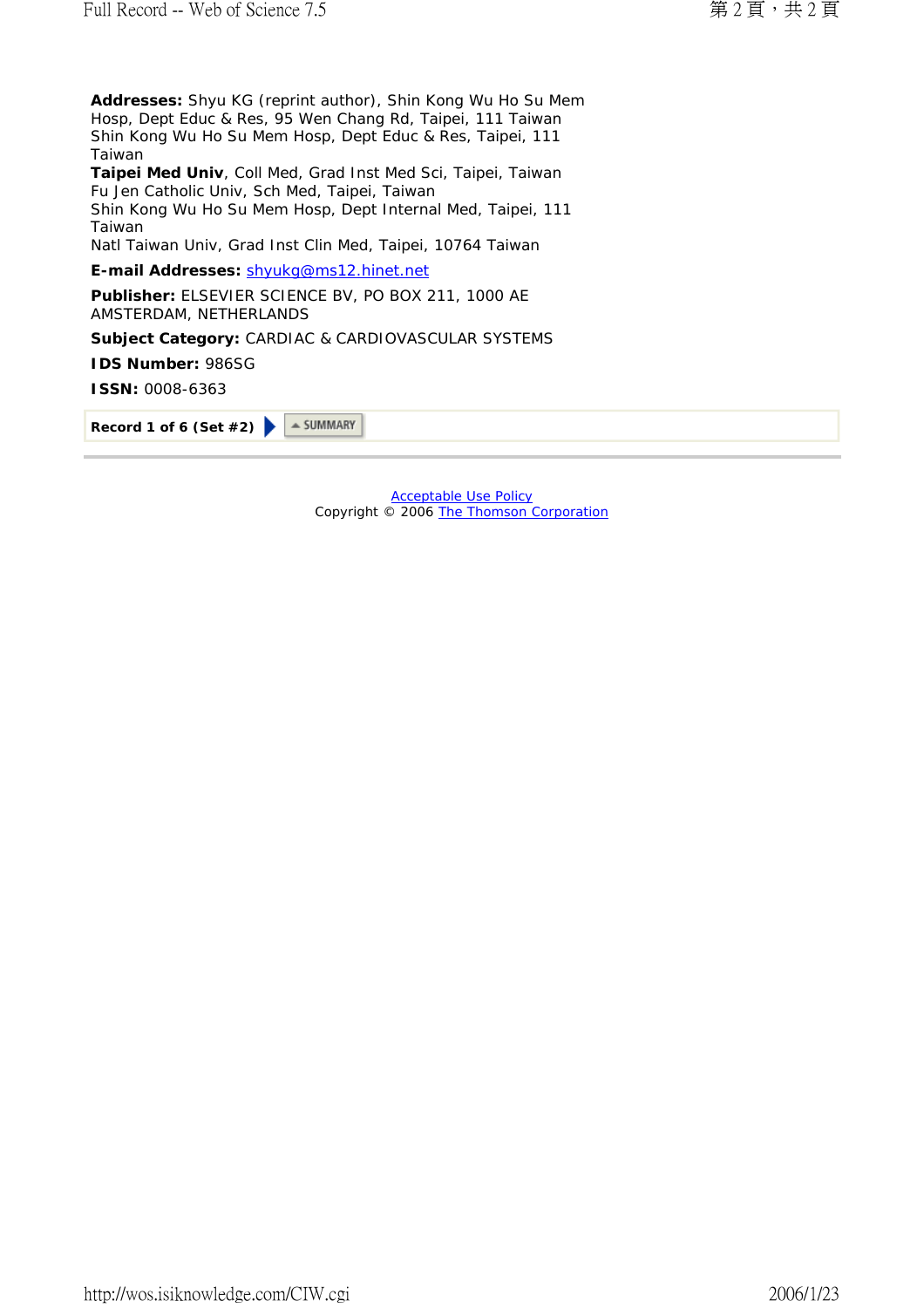

with treatment by CD34(+) only. Combined therapy with CD34(+) and AAV-Ang1, CD34(+) and AAV-VEGF, CD34(+) and AAV-Ang1 plus VEGF, all showed significantly higher cardiac performance in echocardiography than the therapy with CD34(+) alone 4 weeks after myocardial infarction.

Conclusions Combined therapy with human umbilical cord blood CD34(+) cells and both Ang1 and VEGF genes reduced infarct size, attenuated the progression of cardiac dysfunction and increased capillary density in acute myocardial infarction in mice.

**Author Keywords:** acute myocardial infarction; angiogenesis; angiopoietin-1; cell therapy; vascular endothelial growth factor; vasculogenesis

**KeyWords Plus:** ENDOTHELIAL GROWTH-FACTOR; PROGENITOR CELLS; ANGIOPOIETIN-1; ISCHEMIA; REGENERATION; MODEL; RAT; TRANSPLANTATION; CARDIOMYOCYTES; EXPRESSION

**Addresses:** Shyu KG (reprint author), Shin Kong Wu Ho Su Mem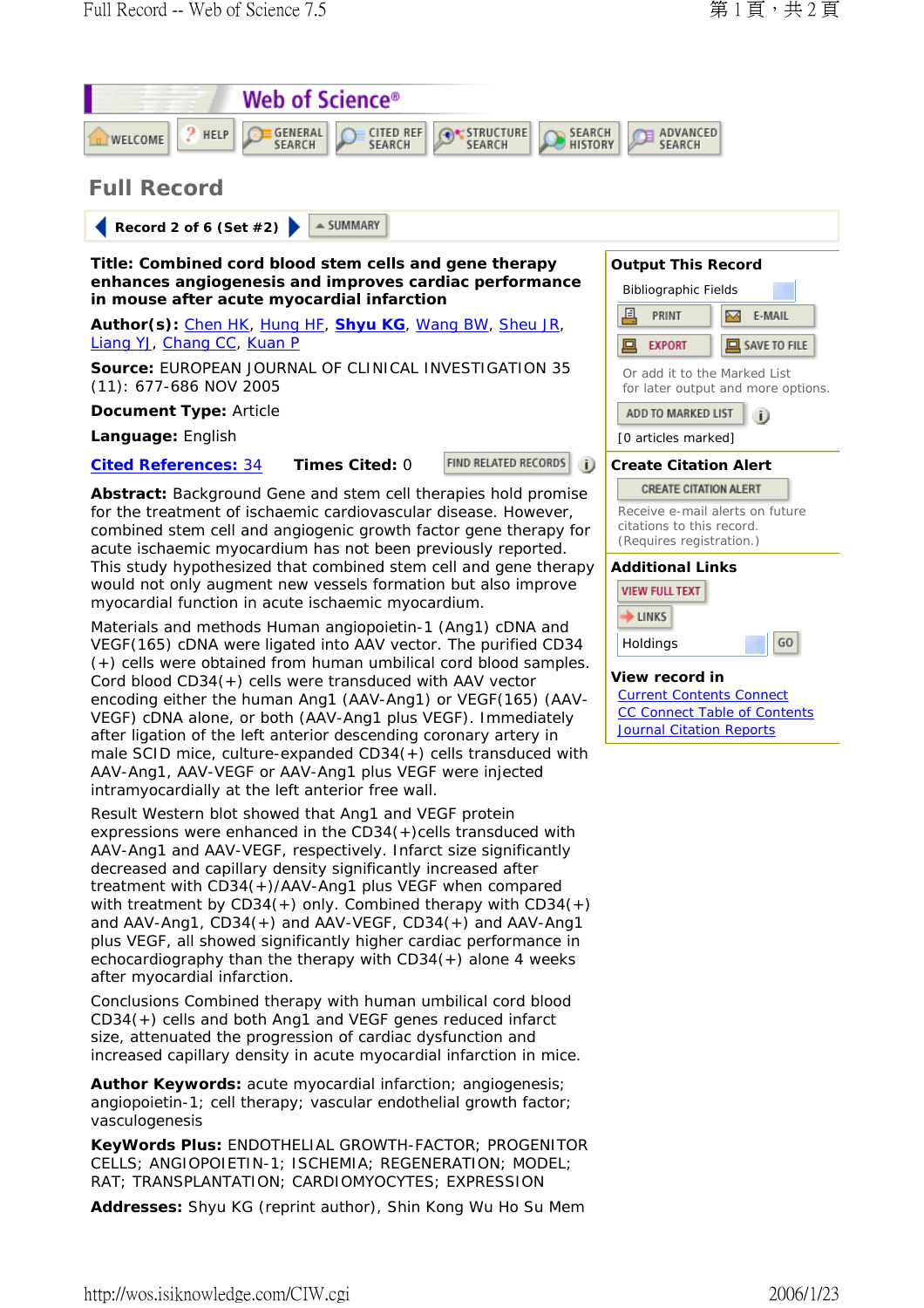Hosp, Div Cardiol, 95 Wen Chang Rd, Taipei, 111 Taiwan Shin Kong Wu Ho Su Mem Hosp, Div Cardiol, Taipei, 111 Taiwan Shin Kong Wu Ho Su Mem Hosp, Dept Educ & Res, Taipei, 111 Taiwan

**Taipei Med Univ**, Coll Med, Grad Inst Med Sci, Taipei, Taiwan

**E-mail Addresses:** shyukg@ms12.hinet.net

**Publisher:** BLACKWELL PUBLISHING, 9600 GARSINGTON RD, OXFORD OX4 2DQ, OXON, ENGLAND

**Subject Category:** MEDICINE, GENERAL & INTERNAL; MEDICINE, RESEARCH & EXPERIMENTAL

**IDS Number:** 978HW

**ISSN:** 0014-2972

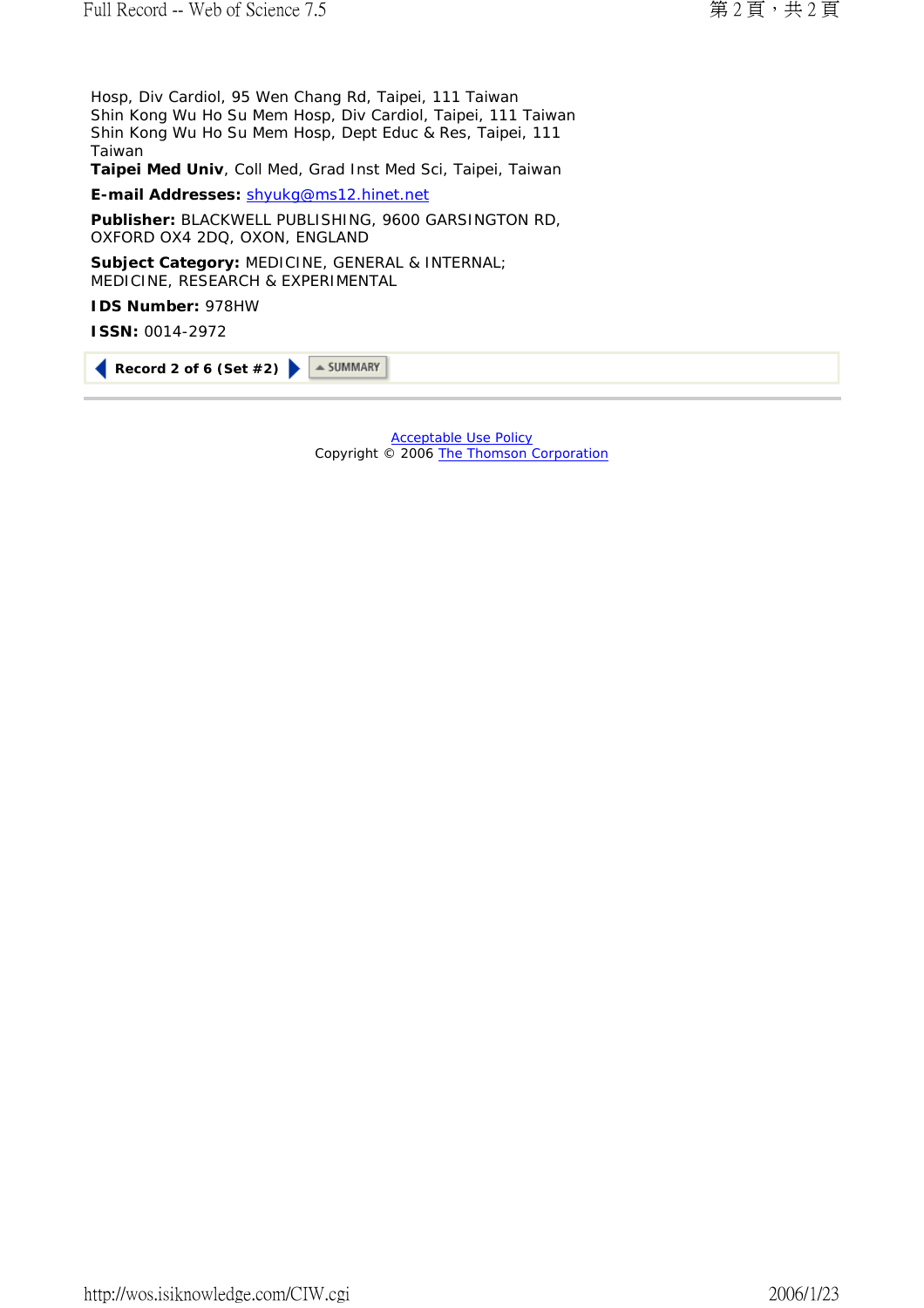

angiotensin II; transforming growth factors

**KeyWords Plus:** GROWTH-FACTOR-BETA; DISCOIDIN DOMAIN RECEPTOR-1; TYROSINE KINASE; ANGIOTENSIN-II; PROLIFERATION; COLLAGEN; EXPRESSION; MIGRATION; STRESS; MYC

**Addresses:** Shyu KG (reprint author), Shin Kong Wu Ho Su Mem Hosp, Dept Educ & Res, 95 Wen Chang Rd, Taipei, Taiwan Shin Kong Wu Ho Su Mem Hosp, Dept Educ & Res, Taipei, Taiwan Shin Kong Wu Ho Su Mem Hosp, Dept Internal Med, Taipei, Taiwan

**Taipei Med Univ**, Coll Med, Grad Inst Med Sci, Taipei, Taiwan Fu Jen Catholic Univ, Sch Med, Taipei, Taiwan

**E-mail Addresses:** shyukg@ms12.hinet.net

**Publisher:** LIPPINCOTT WILLIAMS & WILKINS, 530 WALNUT ST,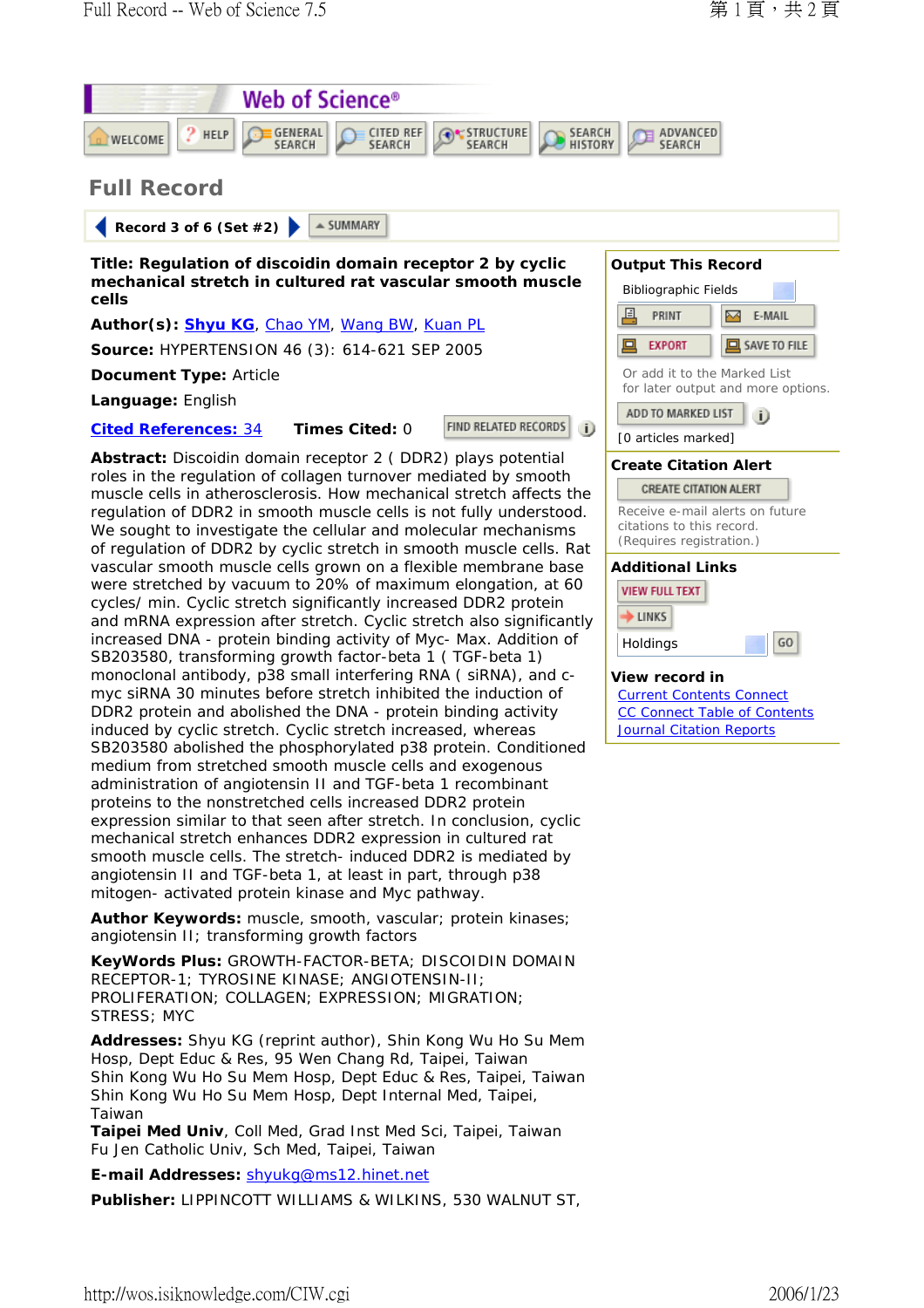PHILADELPHIA, PA 19106-3621 USA **Subject Category:** PERIPHERAL VASCULAR DISEASE **IDS Number:** 958MO **ISSN:** 0194-911X

**Record 3 of 6 (Set #2) > SUMMARY**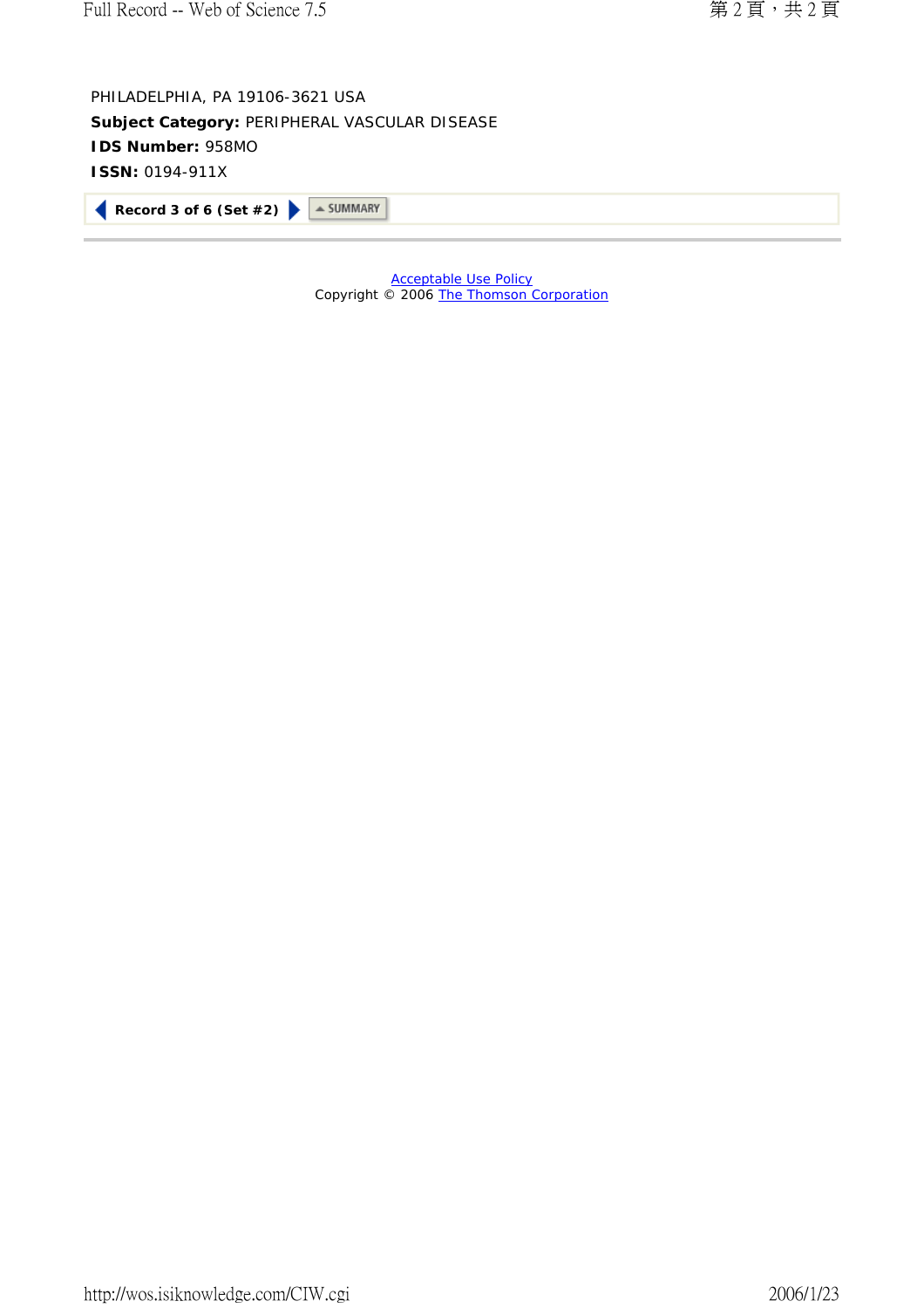

alpha; pressure overload; VEGF

NGF-beta in the hypertrophic myocardium.

conclusion, HIF-1 alpha. VEGF, and BNP mRNA and protein expression were up-regulated, while NGF-beta mRNA and protein was downregulated in the rat model of pressure-overloaded cardiac hypertrophy. Treatment with carvedilol is associated with a reversal of abnormal regulation of HIF-1 alpha,VEGF, BNP, and

**Author Keywords:** aortic banding; cardiac hypertrophy; HIF-1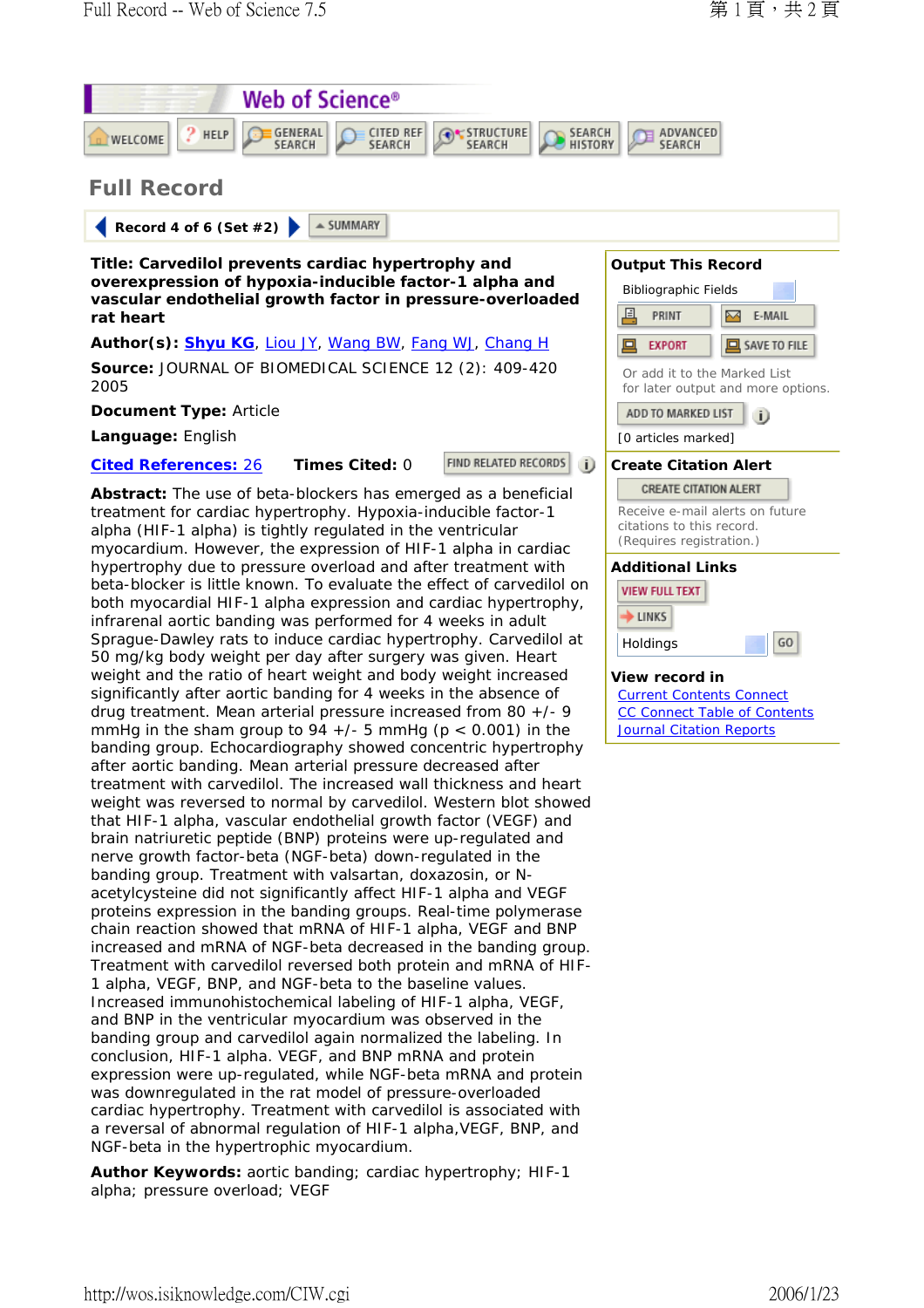**KeyWords Plus:** LEFT-VENTRICULAR HYPERTROPHY; MYOCARDIAL GENE-EXPRESSION; SMOOTH-MUSCLE-CELLS; DILATED CARDIOMYOPATHY; TRANSCRIPTIONAL REGULATION; FACTOR-I; FAILURE; MODEL

**Addresses:** Chang H (reprint author), Taipei City Hosp, Taipei, Taiwan Taipei City Hosp, Taipei, Taiwan Shin Kong Wu Ho Su Mem Hosp, Dept Educ & Res, Taipei, Taiwan **Taipei Med Univ**, Grad Inst Med Sci, Taipei, Taiwan Shin Kong Wu Ho Su Mem Hosp, Dept Internal Med, Taipei, Taiwan

**E-mail Addresses:** T002558@ms.skh.org.tw

**Publisher:** SPRINGER, VAN GODEWIJCKSTRAAT 30, 3311 GZ DORDRECHT, NETHERLANDS

**Subject Category:** MEDICINE, RESEARCH & EXPERIMENTAL

**IDS Number:** 946TG

**ISSN:** 1021-7770

|--|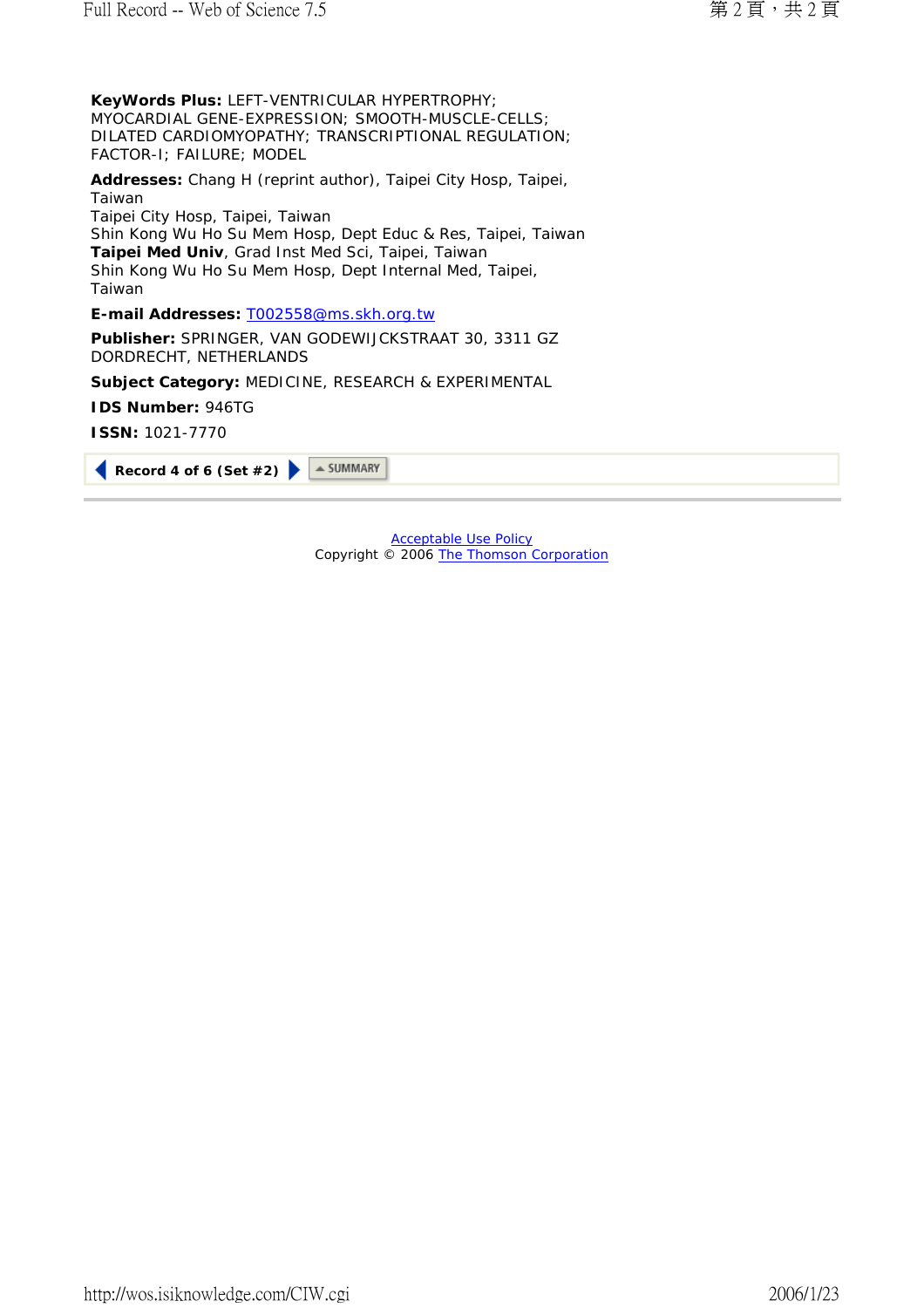

## **Full Record**

 $=$  SUMMARY  **Record 6 of 6 (Set #2)** 

**Title: Carvedilol modulates the expression of hypoxiainducible factor-1 alpha and vascular endothelial growth factor in a rat model of volume-overload heart failure**

**Author(s): Shyu KG**, Lu MJ, Chang H, Sun HY, Wang BW, Kuan PL

**Source:** JOURNAL OF CARDIAC FAILURE 11 (2): 152-159 MAR 2005

## **Document Type:** Article

**Language:** English

**Cited References:** 26 **Times Cited:** 0

FIND RELATED RECORDS

**Abstract:** Background: The use of beta-blockers has emerged as a beneficial treatment for congestive heart failure. Hypoxiainducible factor-1 alpha (HIF-1 alpha) is tightly regulated in the ventricular myocardium. However, the expression of HIF-1 alpha in chronic heart failure resulting from volume overload and after treatment with beta-blocker is little known.

Methods and Results: To test the hypothesis that HIF-1 alpha plays a role in the failing myocardium because of volume overload, an aorta-caval shunt was created for 4 weeks in adult Sprague-Dawley rats to induce volume-overload heart failure. Carvedilol at 50 mg/kg body weight per day after surgery was given. The heart weight and body weight ratio increased from 2.6  $+/-$  0.3 in the sham group to 3.9  $+/-$  0.7 (P < .001) in the shunt group. Left ventricular end-diastolic dimension increased from 6.5  $+/-$  0.5 mm to 8.7  $+/-$  0.6 mm (P < .001). Treatment with carvedilol in the shunt group reversed the heart weight and ventricular dimension to the baseline values. Western blot showed that HIF-1 alpha, vascular endothelial growth factor (VEGF), and brain natriuretic peptide (BNP) proteins were upregulated and nerve growth factor-beta (NGF-beta) downregulated in the shunt group. Real-time polymerase chain reaction showed that mRNA of HIF-1 alpha, VEGF, and BNP increased and mRNA of NGF-beta decreased in the shunt group. Treatment with carvedilol reversed both protein and mRNA of HIF-1 alpha, VEGF, BNP, and NGF-beta to the baseline values. Increased immunohistochemical labeling of HIF-1 alpha, VEGF, and BNP in the ventricular myocardium was observed in the shunt group and carvedilol again normalized the labeling.

Conclusion: HIF-1 alpha and VEGF mRNA and protein expression were upregulated in the rat model of volume-overload heart failure. Treatment with carvedilol is associated with a reversal of abnormal regulation of HIF-1 alpha and VEGF in the failing ventricular myocardium.

**Author Keywords:** beta-blocker; congestive heart failure; gene expression; growth factor

**KeyWords Plus:** MYOCARDIAL GENE-EXPRESSION; SMOOTH-MUSCLE-CELLS; DILATED CARDIOMYOPATHY; TRANSCRIPTIONAL REGULATION; FAILING HEART; ANGIOGENESIS; METABOLISM;



## **View record in**

Holdings

Current Contents Connect CC Connect Table of Contents **Journal Citation Reports** 

GO